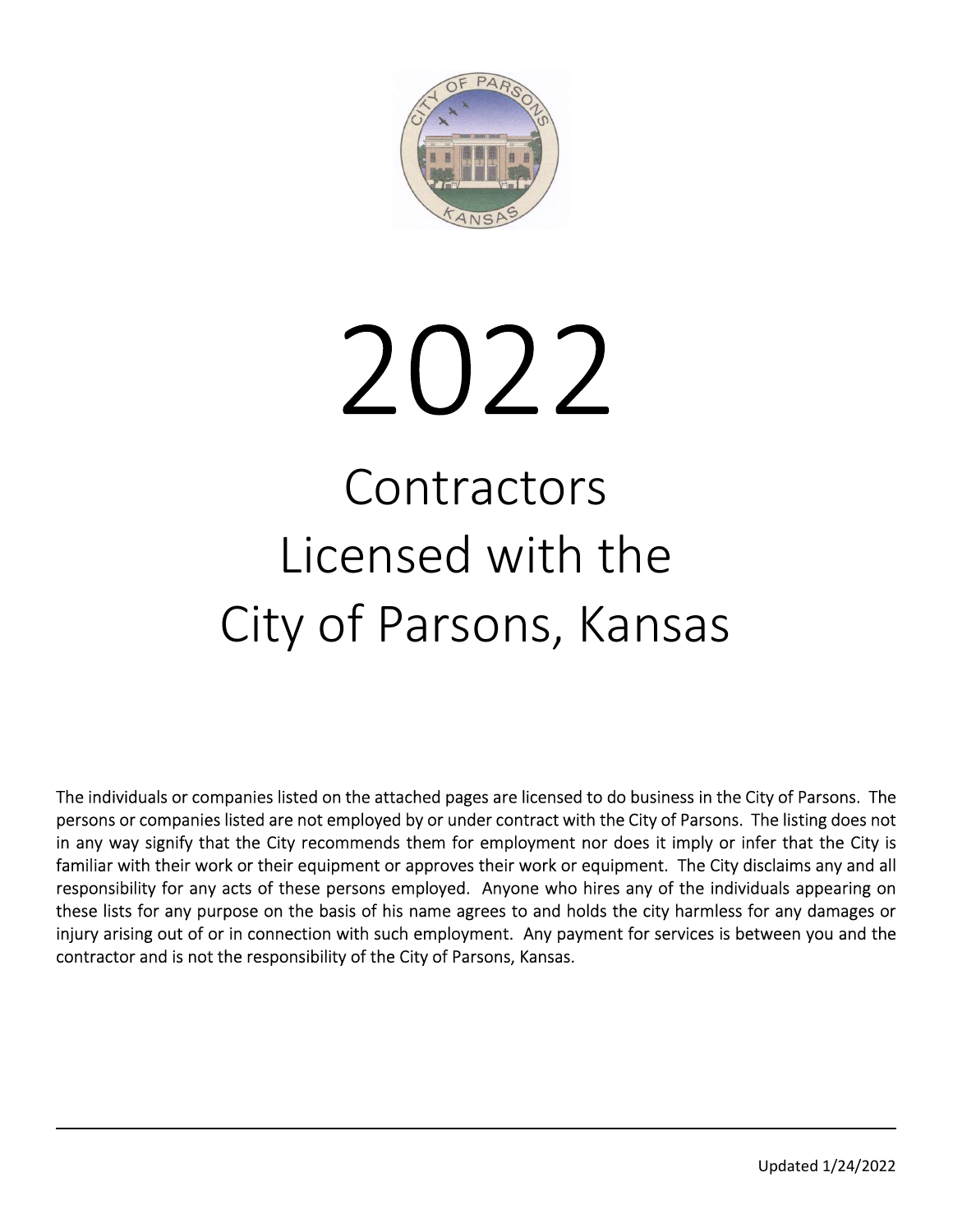## 2022 Electrical Contractors

| All Star Electric           | Grove, OK        | (918) 787-5370                   |
|-----------------------------|------------------|----------------------------------|
| <b>Atlas Electric LLC</b>   | Wichita, KS      | (316) 858-1560                   |
| <b>Bills Electric Inc</b>   | Webb City, MO    | $(417)$ 624-6660                 |
| <b>Black &amp; McDonald</b> | Kansas City, KS  | (816) 483-0257                   |
| Born 4 Electric             | Girard, Ks       | (620) 238-0722                   |
| <b>Brock Electric</b>       | Redfield, KS     | (620) 215-2110                   |
| <b>CD Electric</b>          | St. Paul, KS     | (620) 249-6967                   |
| <b>CDL Electric</b>         | Pittsburg, KS    | (620) 231-8697<br>(620) 231-6420 |
| Clean Harbors               | Coffeyville, KS  | (620) 332-7863                   |
| <b>DL Smith Electrical</b>  | Topeka, KS       | (785) 267-4920                   |
| <b>Fagan Electric</b>       | Joplin, MO       | (417) 673-3850                   |
| <b>ICR Electric</b>         | Oswego, KS       | (620) 795-2722                   |
| <b>JAC Electric</b>         | St. Paul, KS     | (620) 795-2722                   |
| JJ's Electric               | Parsons, KS      | (620) 423-9414                   |
| Jacquinot Electric          | Parsons, KS      | (620) 423-5282                   |
| John Francoeur              | Independence, KS | (620) 332-9705                   |
| Joplin Industrial Electric  | Joplin, MO       | (417) 623-3425                   |
| <b>Gilliam Electric</b>     | Anderson, MO     | (417) 845-3956                   |
| Moore Electric LLC          | Independence, KS | (620) 331-8906                   |
| Newtons, Inc                | Cherryvale, KS   | (620) 336-2276                   |
| Pontious Jr, Barney         | Parsons, KS      | (620) 778-3862                   |
| P1 Group Electric           | Lenexa, KS       | (913) 529-5000                   |
| <b>Premier Electric LLC</b> | Erie, KS         | (620) 778-2193                   |
| <b>Seward Electric</b>      | Pittsburg, KS    | (620) 232-1696                   |
| Shine Solar                 | Rogers, AR       | (479) 279-7765                   |
| Smith & Son's Electrical    | Parsons, KS      | (620) 719-8955                   |
| Snider Electric             | Parsons, KS      | (620) 421-4340                   |
| <b>TTT Electric</b>         | Parsons, KS      | (620) 421-2576                   |
| <b>Taylor Electric</b>      | Oswego, KS       | (620) 778-4830                   |
| That Solar                  | Republic, MO     | (417) 844-3722                   |
| Velex, Inc                  | Frisco, TX       | (469) 430-3713                   |

 $\overline{\phantom{a}}$  , and the contract of the contract of the contract of the contract of the contract of the contract of the contract of the contract of the contract of the contract of the contract of the contract of the contrac

 $\mathcal{L}_\text{max}$  , and the contract of the contract of the contract of the contract of the contract of the contract of the contract of the contract of the contract of the contract of the contract of the contract of the contr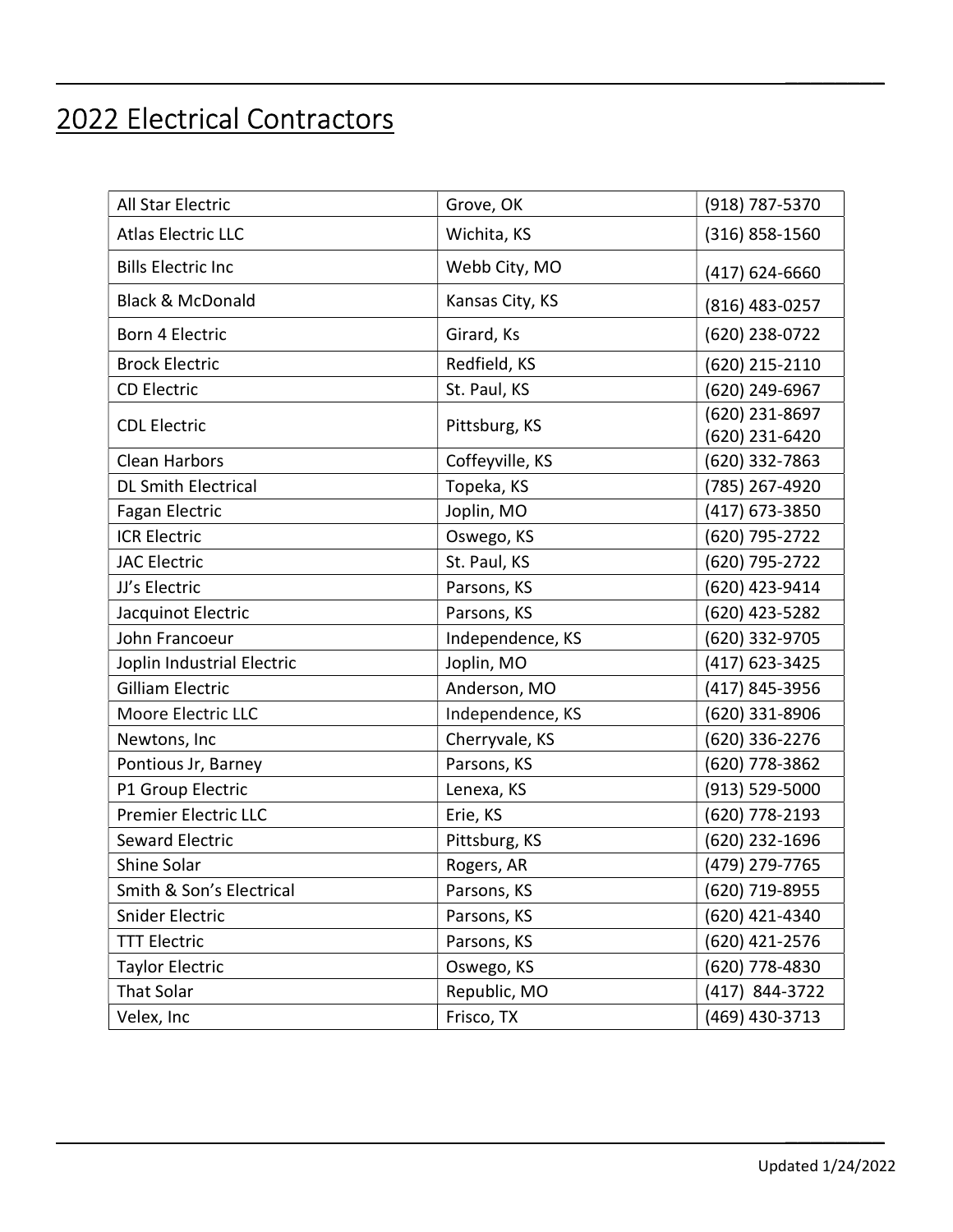## 2022 Mechanical Contractors

| Ares Holdings CMS Nexttech        | Melbourne, FL   | (321) 473-0435                   |
|-----------------------------------|-----------------|----------------------------------|
| Billingsly Heat & Air             | Oswego, KS      | (620) 605-9015                   |
| Brown Heating & Cooling           | Parsons, KS     | (620) 421-0296                   |
| Caven Heating & Air-Conditioning  | Parsons, KS     | (620) 423-2603                   |
| <b>CDL Electric</b>               | Pittsburg, KS   | (620) 231-6420<br>(620) 423-5156 |
| Coome's Plumbing & Heating        | St. Paul, KS    | (620) 449-2714                   |
| Design Mechanical                 | Kansas City, KS | (913) 281-4200                   |
| Eck Heat & Air, Damian Eck        | Dearing, KS     | (620) 948-6250                   |
| <b>Gold Mechanical</b>            | Springfield, MO | (417) 873-9770                   |
| P1 Group Inc                      | Lenexa, KS      | (913) 529-5000                   |
| Pettus Plumbing & Piping Inc      | Rogersville, AL | (256) 389-8181                   |
| Randy Brown Heat & Air            | Erie, KS        | (620) 421-1920                   |
| Satterlee Plumbing, Heating, & AC | Joplin, MO      | (417) 624-3660                   |
| <b>SEK Heat &amp; Air</b>         | Pittsburg, KS   | (620) 234-5607                   |
| SEKEDD (SEK Eco Dev Distr)        | BelAire, KS     | (316) 440-3472                   |
| Shine Solar                       | Rogers, AR      | (479) 279-7765                   |
| The Walding Corp                  | Wichita, KS     | (316) 941-1003                   |
| Thompson Heat & Air               | Wichita, KS     | (620) 820-1351                   |

 $\mathcal{L}_\mathcal{L}$  , and the contract of the contract of the contract of the contract of the contract of the contract of the contract of the contract of the contract of the contract of the contract of the contract of the cont